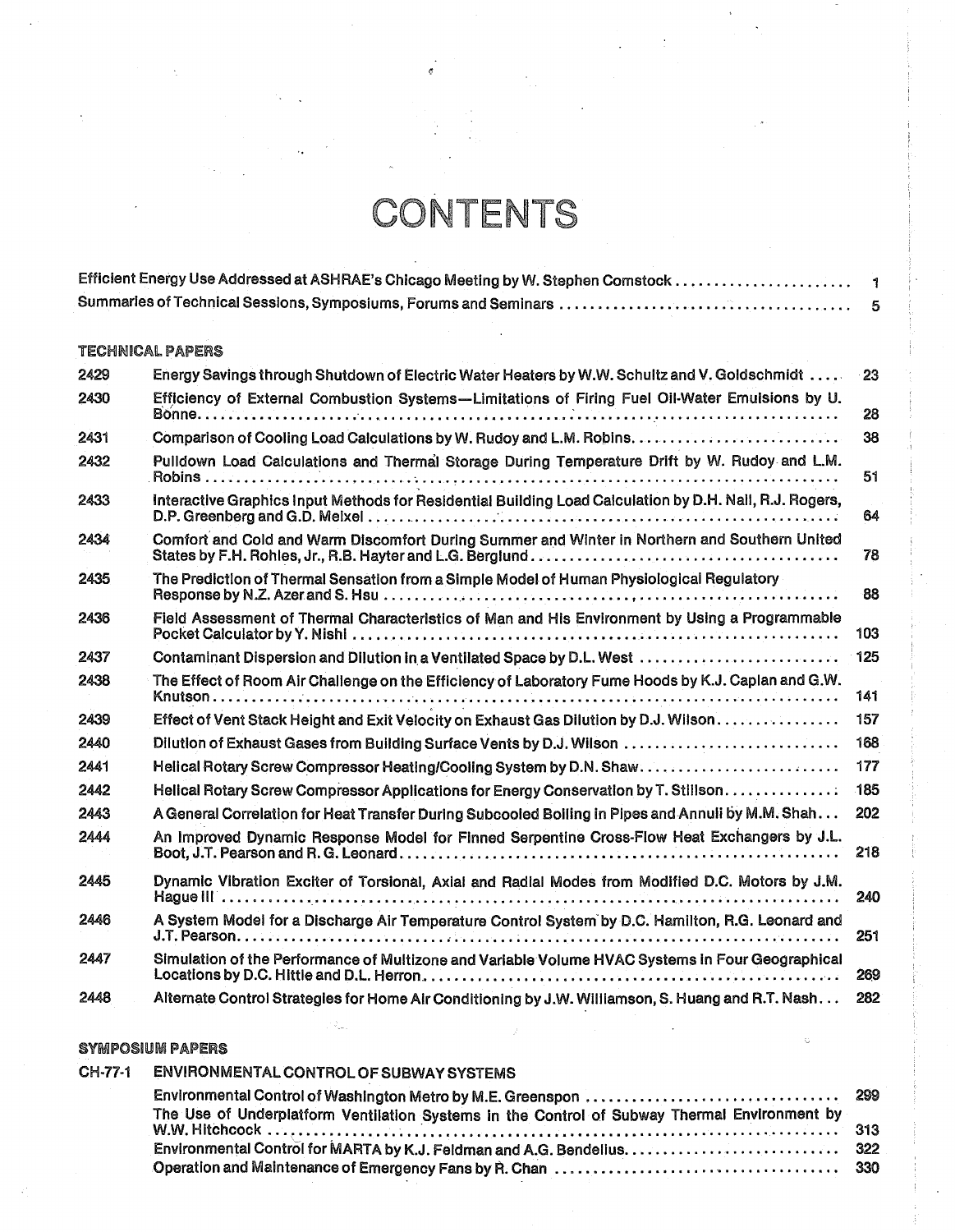|               | constantiamente and the                                                                                                                                                                                                                                                       |                   |
|---------------|-------------------------------------------------------------------------------------------------------------------------------------------------------------------------------------------------------------------------------------------------------------------------------|-------------------|
|               |                                                                                                                                                                                                                                                                               |                   |
| <b>CH77-2</b> | APPLICATIONS OF COMPUTERS TO CONTROL OF HVAC SYSTEMS                                                                                                                                                                                                                          |                   |
|               | Reducing the Operating Cost of Buildings by the Use of Computers by B.G. Liptak<br>Preliminary Modeling for Applying Digital Control to a Dual-Duct Air-Handling System by W.L. Green,                                                                                        | 343               |
|               | Energy Savings through Computer Control of Fan Systems with Floating Space Temperature by G.                                                                                                                                                                                  | 361<br>374        |
|               | A Direct Digital Control for Refrigeration Plant Optimization by E. Romita and J. Ross                                                                                                                                                                                        | 384<br>393        |
| CH-77-3       | HIGH-RISE FIRE SAFETY SYSTEMS-SOME WAYSIT HAS BEEN DONE                                                                                                                                                                                                                       |                   |
|               | Designing and Commissioning the Life Safety Smoke Control System in Two High-Rise Buildings by G.                                                                                                                                                                             | 401<br>411        |
|               | Fire Safety Systems of Peachtree Center Plaza Hotel, Atlanta, Georgia: Comparison with Another                                                                                                                                                                                | 422               |
|               | Water Tower Place-A Design Example of Fully Integrated Life Safety Systems by R.H. Jensen 3.                                                                                                                                                                                  | 429               |
| CH-77-4       | RESIDENTIAL AND COMMERCIAL ENERGY CONSERVATION—REVIEW OF RECENT PROJECTS                                                                                                                                                                                                      |                   |
|               | Development of a Non-Computerized Method to Determine Energy Utilization in Residential                                                                                                                                                                                       |                   |
|               | Residential Energy Conservation-The Twin Rivers Project by D.T. Harrje, R.H. Socolow and                                                                                                                                                                                      | 447<br>458        |
|               | Source Energy Utilization Study: Comparison of Electric and Natural Gas Heated Homes, Salt Lake                                                                                                                                                                               | 478               |
| CH-77-5       | THERMAL PROPERTIES OF FOODS-STATE OF THE ART                                                                                                                                                                                                                                  |                   |
|               | Product Load Calculation in Food Storage by W.T. Pentzer, A.H. Bennett and G.G. Dull<br>Relationships between Water Content, Enthalpy, Specific Heating and Thermal Diffusivity of Foods by                                                                                   | 519               |
|               |                                                                                                                                                                                                                                                                               | 525<br>533        |
|               | Thermal Conductivity Data for Foods: Their Significance and Use by C.P. Lentz and B.L. van den Berg<br>Simplified Prediction of Freezing and Thawing Times of Foods by K.R. Scott and K. Hayakawa                                                                             | 541               |
| CH-77-6       | EXISTING BUILDING THEORETICAL ENERGY CONSUMPTION ANALYSIS-FACT OR FICTION?                                                                                                                                                                                                    |                   |
|               | The Impact of Performance Measurements on the Effectiveness of Energy Conservation Analysis in<br>Water and Steam Testing for Optimization and Retrofit of Existing Buildings by J.R. Mannion<br>Air System Balance Procedures as Related to Energy Conservation by H.L. Wray | 551<br>562<br>571 |
| CH-77-7       | CONTROL SYSTEMS TO CAPITALIZE ON THE INHERENT ENERGY CONSERVING FEATURES OF                                                                                                                                                                                                   |                   |
|               | <b>VAV SYSTEMS</b>                                                                                                                                                                                                                                                            | 581               |
|               | Fan Selection and Control in High Velocity Variable Air Volume Systems by N.R. Patterson.                                                                                                                                                                                     | 585<br>598        |
|               |                                                                                                                                                                                                                                                                               |                   |
| CH-77-8       | ENERGY CONSERVATION FROM AIR POLLUTION CONTROL SYSTEMS                                                                                                                                                                                                                        |                   |
|               | Energy Conservation by Recirculation of Cleaned Air by K.J. Caplan<br>Energy Reduction in Cleaning Exhausts Containing Particulates and Noxious Gases by S.V. Sheppard                                                                                                        | 615<br>625        |
|               | Particulate and Adsorption Air Cleaning for Conservation of Energy by R.G. Pate                                                                                                                                                                                               | 635<br>646        |
| CH-77-9       | NEW DESIGN TRENDS FOR AIR AND WATER SYSTEMS                                                                                                                                                                                                                                   |                   |
|               | New Trends in Air and Water Systems for Hospital Patient Room Application by F.A. Traugott                                                                                                                                                                                    | 655               |
|               | Central Plant Heat Recovery-Guidelines and Economics by N.R. Patterson                                                                                                                                                                                                        | 664<br>670        |
|               | CH-77-10 ENERGY STORAGE                                                                                                                                                                                                                                                       |                   |
|               |                                                                                                                                                                                                                                                                               | 677               |
|               | Concept and Development of a Residential Ice Storage System by R.E. Cook and R.M. Krubsack<br>Energy Saving and Electric Load Balancing Potentials of Ice Bank Storage with Residential Air                                                                                   | 687               |
|               |                                                                                                                                                                                                                                                                               | 692<br>698        |

in Tim

 $\langle \hat{X}^{\dagger} \rangle$